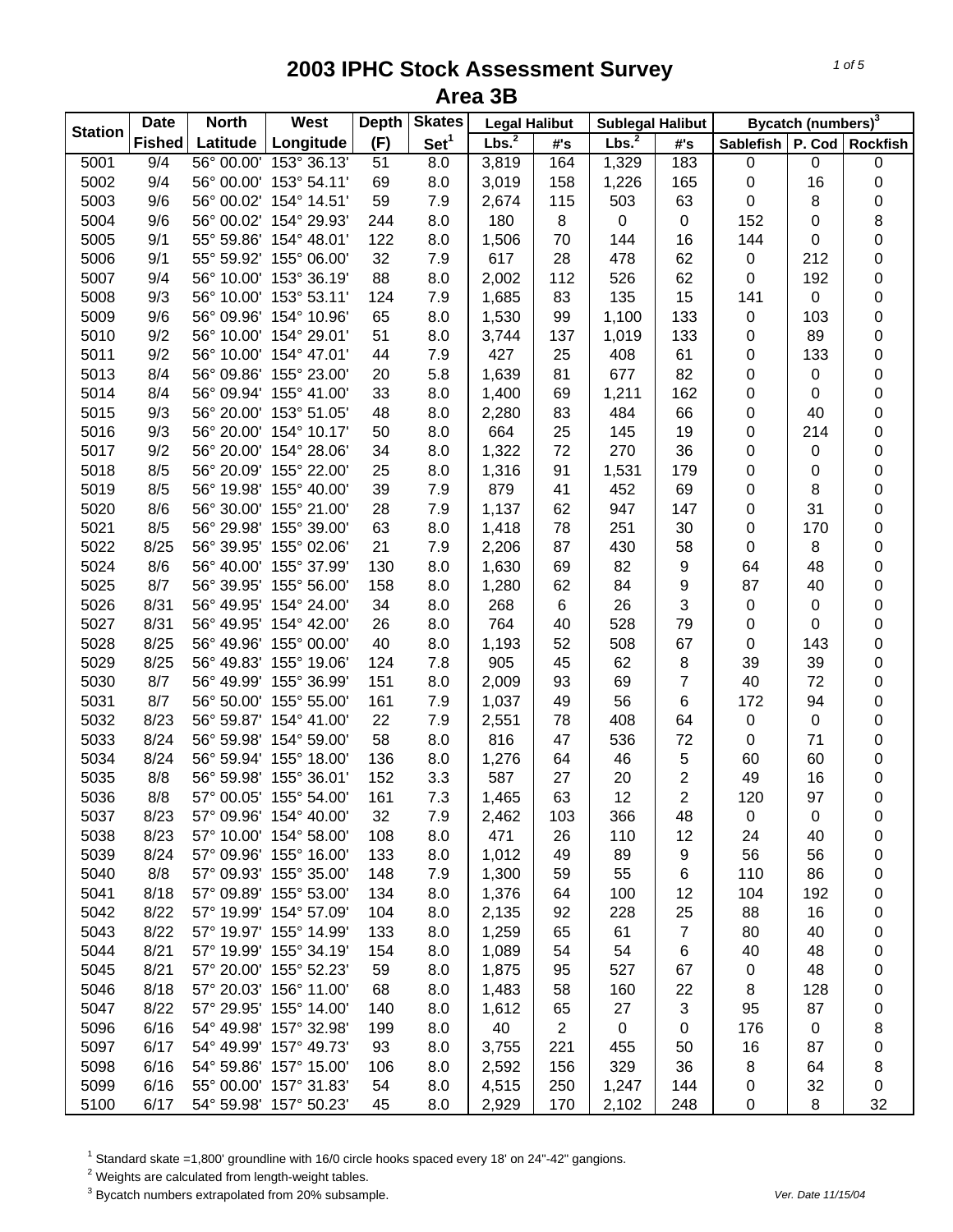| <b>Station</b> | <b>Date</b>   | <b>North</b> | West                   | <b>Depth</b> | <b>Skates</b>    | <b>Legal Halibut</b> |     | <b>Sublegal Halibut</b> |                |                  | Bycatch (numbers) <sup>3</sup> |                   |
|----------------|---------------|--------------|------------------------|--------------|------------------|----------------------|-----|-------------------------|----------------|------------------|--------------------------------|-------------------|
|                | <b>Fished</b> | Latitude     | Longitude              | (F)          | Set <sup>1</sup> | Lbs. <sup>2</sup>    | #'s | Lbs. <sup>2</sup>       | #'s            | <b>Sablefish</b> |                                | P. Cod   Rockfish |
| 5101           | 6/17          | 55° 00.00'   | 158° 07.13'            | 71           | 8.0              | 1,286                | 70  | 1,042                   | 139            | $\pmb{0}$        | 128                            | 0                 |
| 5102           | 6/14          |              | 55° 10.02' 156° 22.70' | 277          | 8.0              | 0                    | 0   | 0                       | 0              | 127              | 0                              | 16                |
| 5103           | 6/14          |              | 55° 10.25' 156° 39.91' | 277          | 8.0              | 0                    | 0   | 0                       | 0              | 143              | 0                              | $\pmb{0}$         |
| 5104           | 6/15          |              | 55° 09.96' 156° 57.00' | 86           | 8.0              | 868                  | 50  | 96                      | 10             | 152              | 48                             | 0                 |
| 5105           | 6/15          |              | 55° 10.01' 157° 14.04' | 60           | 8.0              | 3,504                | 202 | 1,290                   | 150            | 0                | 24                             | 0                 |
| 5106           | 6/19          |              | 55° 10.00' 157° 32.03' | 47           | 8.0              | 2,390                | 133 | 1,816                   | 231            | 0                | 8                              | 0                 |
| 5107           | 6/19          |              | 55° 09.99' 157° 49.14' | 43           | 8.0              | 1,133                | 51  | 1,468                   | 189            | 0                | 180                            | 0                 |
| 5108           | 6/18          |              | 55° 10.06' 158° 07.00' | 57           | 8.0              | 3,132                | 162 | 1,589                   | 207            | $\pmb{0}$        | 40                             | 0                 |
| 5109           | 6/14          |              | 55° 19.75' 156° 38.98' | 65           | 8.0              | 4,429                | 258 | 1,246                   | 144            | 0                | 40                             | 0                 |
| 5110           | 6/15          |              | 55° 20.02' 156° 56.13' | 51           | 8.0              | 2,859                | 144 | 1,717                   | 208            | 0                | $\boldsymbol{0}$               | 0                 |
| 5111           | 6/20          |              | 55° 20.21' 157° 13.95' | 49           | 8.0              | 1,021                | 64  | 1,740                   | 239            | 0                | 40                             | 0                 |
| 5112           | 6/20          |              | 55° 20.19' 157° 32.53' | 47           | 8.0              | 1,100                | 58  | 1,302                   | 167            | 0                | 232                            | 0                 |
| 5113           | 6/19          |              | 55° 20.00' 157° 48.85' | 45           | 8.0              | 1,045                | 40  | 1,775                   | 249            | 0                | 111                            | 0                 |
| 5114           | 6/18          |              | 55° 20.01' 158° 05.99' | 60           | 8.0              | 1,391                | 77  | 1,275                   | 169            | 8                | 24                             | 0                 |
| 5115           | 6/18          |              | 55° 19.92' 158° 23.98' | 80           | 8.0              | 2,458                | 124 | 678                     | 83             | 48               | 48                             | 0                 |
| 5116           | 6/21          |              | 55° 30.01' 156° 37.81' | 100          | 8.0              | 1,405                | 74  | 285                     | 32             | 158              | 55                             | 16                |
| 5117           | 6/21          |              | 55° 30.00' 156° 54.99' | 49           | 8.0              | 5,497                | 273 | 1,234                   | 144            | 0                | 8                              | 0                 |
| 5118           | 6/20          |              | 55° 30.14' 157° 12.98' | 48           | 8.0              | 2,122                | 122 | 1,726                   | 208            | 0                | 8                              | 0                 |
| 5119           | 6/28          |              | 55° 30.50' 157° 31.48' | 50           | 8.0              | 391                  | 21  | 868                     | 121            | 0                | 240                            | 0                 |
| 5120           | 6/27          |              | 55° 29.97' 157° 48.00' | 53           | 8.0              | 1,620                | 88  | 1,196                   | 152            | 8                | 127                            | 0                 |
| 5121           | 6/27          |              | 55° 30.00' 158° 06.12' | 70           | 8.0              | 1,050                | 60  | 469                     | 61             | 40               | 8                              | 0                 |
| 5122           | 6/26          |              | 55° 30.02' 158° 23.99' | 79           | 8.0              | 942                  | 41  | 345                     | 45             | 32               | 8                              | 0                 |
| 5123           | 6/21          |              | 55° 39.95' 156° 55.01' | 49           | 8.0              | 1,907                | 110 | 1,806                   | 224            | $\pmb{0}$        | $\mathbf 0$                    | 0                 |
| 5124           | 6/28          |              | 55° 40.02' 157° 13.04' | 46           | 8.0              | 303                  | 15  | 837                     | 114            | 0                | 246                            | 0                 |
| 5125           | 6/28          |              | 55° 40.00' 157° 30.16' | 53           | 8.0              | 1,714                | 97  | 1,241                   | 160            | 0                | 79                             | 0                 |
| 5126           | 6/29          |              | 55° 39.93' 157° 47.99' | 74           | 8.0              | 646                  | 37  | 369                     | 48             | 0                | 112                            | 0                 |
| 5127           | 6/27          |              | 55° 40.11' 158° 06.02' | 68           | 8.0              | 2,140                | 119 | 801                     | 104            | 0                | 8                              | 0                 |
| 5128           | 6/26          |              | 55° 40.03' 158° 22.99' | 71           | 8.0              | 1,976                | 110 | 495                     | 63             | 8                | 24                             | 0                 |
| 5129           | 6/26          |              | 55° 39.98' 158° 41.16' | 48           | 8.0              | 1,638                | 88  | 2,105                   | 295            | 0                | $\pmb{0}$                      | 0                 |
| 5130           | 6/30          |              | 55° 50.01' 157° 12.09' | 55           | 8.0              | 2,257                | 136 | 1,580                   | 196            | 0                | 16                             | 0                 |
| 5131           | 6/30          |              | 55° 49.91' 157° 29.99' | 57           | 8.0              | 1,686                | 97  | 1,202                   | 160            | 0                | 103                            | 0                 |
| 5132           | 6/29          |              | 55° 49.78' 157° 48.01' | 65           | 8.0              | 2,689                | 143 | 688                     | 86             | 0                | 16                             | 0                 |
| 5133           | 6/25          |              | 55° 49.97' 158° 05.00' | 46           | 8.0              | 2,367                | 97  | 1,673                   | 223            | 0                | 0                              | 0                 |
| 5134           | 6/25          |              | 55° 49.99' 158° 22.96' | 60           | 8.0              | 3,235                | 148 | 1,279                   | 164            | 0                | 8                              | 0                 |
| 5135           | 6/30          |              | 56° 00.03' 157° 29.00' | 66           | 8.0              | 1,805                | 102 | 996                     | 126            | 0                | 40                             | 0                 |
| 5136           | 6/29          |              | 55° 59.94' 157° 47.00' | 66           | 8.0              | 2,029                | 113 | 1,004                   | 130            | 0                | 8                              | 0                 |
| 5137           | 6/25          |              | 55° 59.97' 158° 04.97' | 47           | 8.0              | 847                  | 34  | 587                     | 83             | 0                | 16                             | 0                 |
| 5138           | 6/24          |              | 56° 09.99' 157° 47.04' | 86           | 8.0              | 3,441                | 107 | 125                     | 14             | 0                | 88                             | 0                 |
| 5139           | 6/24          |              | 56° 10.01' 158° 04.98' | 37           | 8.0              | 1,938                | 89  | 431                     | 59             | 0                | 40                             | 0                 |
| 5140           | 6/24          |              | 56° 20.00' 158° 03.99' | 34           | 8.0              | 1,478                | 51  | 237                     | 32             | 0                | 0                              | 0                 |
| 5141           | 8/24          |              | 54° 29.98' 159° 00.32' | 149          | 8.0              | 2,473                | 140 | 283                     | 32             | 9                | 0                              | 9                 |
| 5142           | 8/24          |              | 54° 29.95' 159° 17.02' | 81           | 8.0              | 901                  | 49  | 307                     | 41             | 32               | 127                            | 0                 |
| 5143           | 8/22          |              | 54° 29.95' 159° 34.02' | 63           | 8.0              | 2,740                | 145 | 968                     | 117            | 0                | 103                            | 24                |
| 5144           | 8/23          |              | 54° 30.00' 159° 50.99' | 65           | 8.0              | 1,180                | 58  | 911                     | 123            | 0                | 71                             | $\pmb{0}$         |
| 5145           | 8/23          |              | 54° 30.01' 160° 09.15' | 65           | 8.0              | 2,025                | 99  | 1,059                   | 144            | 0                | 103                            | 0                 |
| 5146           | 8/25          |              | 54° 40.00' 158° 25.12' | 111          | 8.0              | 3,117                | 140 | 62                      | $\overline{7}$ | 63               | 111                            | 0                 |
| 5147           | 8/25          |              | 54° 39.88' 158° 42.00' | 56           | 8.0              | 3,320                | 175 | 1,251                   | 157            | 0                | 16                             | 0                 |
| 5148           | 6/21          |              | 54° 39.92' 159° 00.34' | 48           | 8.0              | 5,824                | 279 | 1,078                   | 133            | 0                | 16                             | 0                 |
| 5149           | 8/24          |              | 54° 39.97' 159° 17.02' | 40           | 8.0              | 2,625                | 135 | 824                     | 103            | 0                | 40                             | 0                 |
| 5150           | 8/22          |              | 54° 40.00' 159° 33.99' | 33           | 8.0              | 3,153                | 161 | 1,320                   | 160            | 0                | 55                             | 32                |

 $^1$  Standard skate =1,800' groundline with 16/0 circle hooks spaced every 18' on 24"-42" gangions.<br><sup>2</sup> Weights are calculated from length-weight tables.

3 Bycatch numbers extrapolated from 20% subsample. *Ver. Date 11/15/04*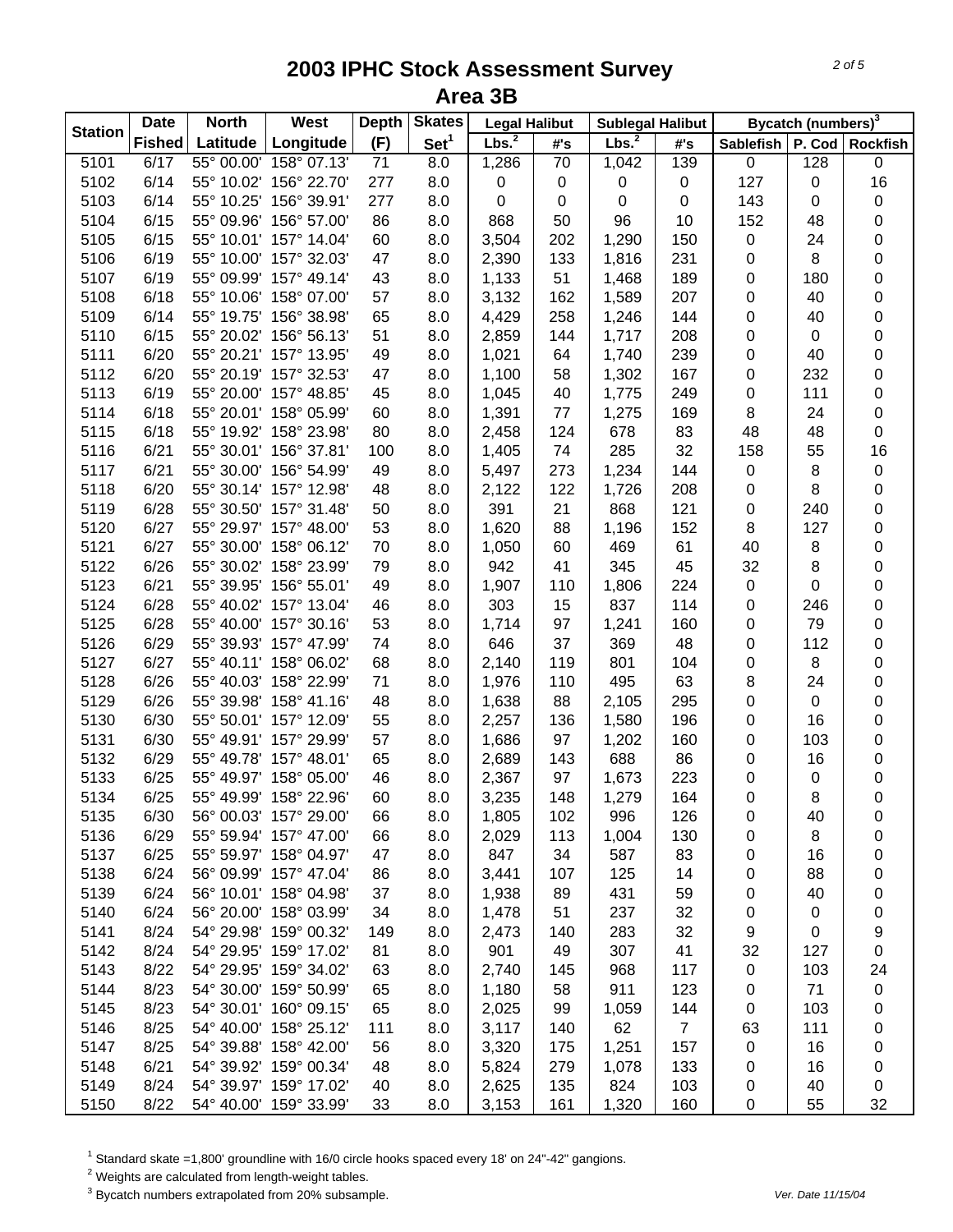| <b>Station</b> | <b>Date</b>   | <b>North</b> | West                   | <b>Depth</b> | <b>Skates</b>    | <b>Legal Halibut</b> |     | <b>Sublegal Halibut</b> |     |                  | Bycatch (numbers) <sup>3</sup> |                 |
|----------------|---------------|--------------|------------------------|--------------|------------------|----------------------|-----|-------------------------|-----|------------------|--------------------------------|-----------------|
|                | <b>Fished</b> | Latitude     | Longitude              | (F)          | Set <sup>1</sup> | Lbs. <sup>2</sup>    | #'s | Lbs. <sup>2</sup>       | #'s | <b>Sablefish</b> |                                | P. Cod Rockfish |
| 5151           | 8/22          | 54° 40.00'   | 159° 52.00'            | 41           | 8.0              | 2,827                | 141 | 931                     | 118 | $\pmb{0}$        | $\pmb{0}$                      | 0               |
| 5152           | 8/21          |              | 54° 39.98' 160° 08.98' | 49           | 8.0              | 1,889                | 107 | 830                     | 106 | 0                | 24                             | 0               |
| 5153           | 8/26          |              | 54° 49.98' 158° 07.01' | 54           | 8.0              | 3,121                | 187 | 1,506                   | 184 | 0                | 0                              | 0               |
| 5154           | 8/26          |              | 54° 50.02' 158° 25.00' | 106          | 8.0              | 4,638                | 202 | 197                     | 24  | 71               | 8                              | 0               |
| 5155           | 8/25          |              | 54° 49.95' 158° 42.02' | 53           | 8.0              | 3,176                | 150 | 1,660                   | 236 | 0                | $\pmb{0}$                      | 0               |
| 5156           | 6/21          |              | 54° 49.50' 158° 59.72' | 39           | 8.0              | 960                  | 45  | 516                     | 68  | 0                | 88                             | 0               |
| 5157           | 8/21          |              | 54° 50.03' 159° 52.03' | 30           | 8.0              | 938                  | 39  | 664                     | 93  | $\pmb{0}$        | 224                            | $\mathbf 0$     |
| 5158           | 8/21          |              | 54° 49.95' 160° 09.02' | 37           | 8.0              | 1,918                | 62  | 598                     | 85  | $\mathbf 0$      | 87                             | 0               |
| 5159           | 6/22          |              | 54° 50.08' 160° 26.27' | 45           | 8.0              | 604                  | 30  | 345                     | 46  | $\mathbf 0$      | 48                             | 0               |
| 5160           | 8/26          |              | 55° 00.01' 158° 24.84' | 110          | 8.0              | 3,681                | 169 | 106                     | 12  | 135              | 32                             | 8               |
| 5161           | 6/19          |              | 55° 00.47' 158° 42.06' | 71           | 8.0              | 2,316                | 104 | 731                     | 95  | $\pmb{0}$        | 128                            | $\mathbf 0$     |
| 5162           | 6/15          |              | 54° 59.92' 158° 58.89' | 45           | 8.0              | 3,134                | 117 | 1,359                   | 187 | 0                | 64                             | 0               |
| 5163           | 6/14          |              | 55° 00.53' 159° 16.30' | 24           | 8.0              | 3,205                | 123 | 625                     | 81  | 8                | 198                            | 0               |
| 5164           | 6/22          |              | 55° 00.00' 160° 26.93' | 60           | 7.3              | 2,203                | 118 | 497                     | 58  | 14               | 58                             | 0               |
| 5165           | 6/25          |              | 55° 00.05' 160° 43.66' | 49           | 8.0              | 4,283                | 143 | 541                     | 69  | 0                | 8                              | 0               |
| 5166           | 6/19          |              | 55° 09.61' 158° 24.81' | 94           | 8.0              | 6,142                | 293 | 554                     | 63  | 33               | 49                             | 0               |
| 5167           | 6/15          |              | 55° 09.89' 158° 42.95' | 106          | 8.0              | 3,638                | 155 | 278                     | 32  | 64               | 8                              | 0               |
| 5168           | 6/15          | 55° 09.98'   | 158° 58.88'            | 74           | 8.0              | 3,606                | 164 | 841                     | 100 | $\pmb{0}$        | 104                            | 0               |
| 5169           | 6/14          |              | 55° 09.96' 159° 16.83' | 35           | 8.0              | 2,635                | 130 | 1,190                   | 155 | 0                | 8                              | 16              |
| 5170           | 6/16          |              | 55° 19.78' 158° 42.01' | 98           | 8.0              | 2,878                | 118 | 133                     | 17  | 143              | 0                              | $\mathbf 0$     |
| 5171           | 6/16          |              | 55° 20.08' 158° 58.68' | 99           | 8.0              | 2,774                | 115 | 118                     | 14  | 16               | $\pmb{0}$                      | 0               |
| 5172           | 6/10          |              | 55° 20.05' 159° 16.74' | 93           | 8.0              | 2,093                | 98  | 122                     | 14  | 0                | 8                              | 0               |
| 5173           | 6/5           |              | 55° 20.00' 159° 34.06' | 75           | 8.0              | 1,525                | 67  | 179                     | 21  | 0                | 15                             | 0               |
| 5174           | 6/5           |              | 55° 20.10' 159° 51.77' | 44           | 8.0              | 1,413                | 68  | 668                     | 90  | 0                | 16                             | 0               |
| 5175           | 6/16          |              | 55° 29.34' 158° 41.26' | 86           | 8.0              | 1,263                | 48  | 31                      | 4   | 16               | $\boldsymbol{0}$               | 0               |
| 5176           | 6/10          |              | 55° 30.02' 158° 59.17' | 57           | 8.0              | 1,274                | 60  | 454                     | 61  | 0                | 16                             | 0               |
| 5177           | 6/10          |              | 55° 29.95' 159° 17.15' | 65           | 7.9              | 2,110                | 107 | 799                     | 105 | 0                | 128                            | 0               |
| 5178           | 6/6           |              | 55° 30.02' 159° 34.00' | 89           | 8.0              | 3,974                | 180 | 302                     | 37  | 0                | 16                             | 0               |
| 5179           | 6/6           |              | 55° 29.95' 159° 52.06' | 90           | 8.0              | 2,553                | 105 | 203                     | 24  | 0                | 24                             | 0               |
| 5181           | 6/9           |              | 55° 40.01' 158° 59.15' | 80           | 8.0              | 1,204                | 59  | 120                     | 14  | 0                | 8                              | 0               |
| 5182           | 6/9           |              | 55° 39.91' 159° 16.98' | 54           | 8.0              | 2,128                | 81  | 697                     | 91  | 0                | 8                              | 0               |
| 5183           | 6/6           |              | 55° 39.97' 159° 51.92' | 69           | 8.0              | 3,301                | 121 | 185                     | 22  | 0                | 69                             | 0               |
| 5184           | 6/9           |              | 55° 49.83' 158° 59.00' | 66           | 8.0              | 3,415                | 165 | 273                     | 32  | 0                | 74                             | 0               |
| 5185           | 6/7           |              | 55° 49.61' 159° 15.83' | 36           | 8.0              | 2,267                | 110 | 502                     | 65  | 0                | 240                            | 0               |
| 5186           | 7/23          |              | 53° 59.82' 163° 16.46' | 48           | 8.1              | 942                  | 53  | 441                     | 67  | 0                | 218                            | 0               |
| 5187           | 7/23          |              | 53° 59.66' 163° 33.29' | 50           | 8.1              | 347                  | 19  | 617                     | 92  | 0                | 307                            | 0               |
| 5188           | 7/23          |              | 53° 59.53' 163° 47.42' | 50           | 8.1              | 280                  | 15  | 721                     | 113 | 0                | 57                             | 0               |
| 5189           | 7/28          |              | 54° 10.03' 161° 34.33' | 69           | 8.1              | 1,934                | 106 | 1,136                   | 153 | 0                | 51                             | 0               |
| 5190           | 7/24          |              | 54° 10.40' 161° 52.55' | 44           | 8.1              | 3,211                | 154 | 1,062                   | 134 | 0                | 16                             | 16              |
| 5191           | 7/24          |              | 54° 10.25' 162° 07.86' | 43           | 8.1              | 4,467                | 178 | 453                     | 56  | 0                | 129                            | 57              |
| 5192           | 7/24          |              | 54° 10.71' 162° 23.92' | 52           | 8.1              | 3,343                | 139 | 753                     | 96  | 0                | 194                            | $\pmb{0}$       |
| 5193           | 7/22          |              | 54° 10.30' 163° 49.20' | 50           | 8.1              | 493                  | 25  | 883                     | 142 | 0                | 154                            | 0               |
| 5195           | 8/2           |              | 54° 20.15' 160° 26.81' | 68           | 8.1              | 3,696                | 196 | 1,123                   | 148 | 0                | $\boldsymbol{0}$               | 0               |
| 5196           | 8/2           |              | 54° 19.86' 160° 43.35' | 58           | 8.0              | 5,427                | 297 | 1,002                   | 118 | 0                | 24                             | 48              |
| 5197           | 8/1           |              | 54° 20.38' 160° 59.25' | 69           | 8.1              | 2,288                | 127 | 1,484                   | 202 | 0                | $\boldsymbol{0}$               | $\pmb{0}$       |
| 5198           | 7/29          |              | 54° 19.49' 161° 15.89' | 62           | 8.1              | 1,858                | 102 | 589                     | 73  | 40               | 89                             | 0               |
| 5199           | 7/28          |              | 54° 20.00' 161° 34.36' | 78           | 8.1              | 564                  | 28  | 266                     | 37  | 24               | 65                             | 0               |
| 5200           | 7/28          |              | 54° 19.48' 161° 49.24' | 42           | 8.1              | 2,212                | 105 | 630                     | 80  | 0                | 202                            | 0               |
| 5201           | 7/25          |              | 54° 19.91' 162° 09.07' | 31           | 8.1              | 4,432                | 92  | 437                     | 61  | 0                | 0                              | 0               |
| 5202           | 7/20          |              | 54° 20.38' 163° 16.77' | 26           | 8.1              | 2,075                | 80  | 618                     | 84  | $\pmb{0}$        | 16                             | 0               |

 $^1$  Standard skate =1,800' groundline with 16/0 circle hooks spaced every 18' on 24"-42" gangions.<br><sup>2</sup> Weights are calculated from length-weight tables.

3 Bycatch numbers extrapolated from 20% subsample. *Ver. Date 11/15/04*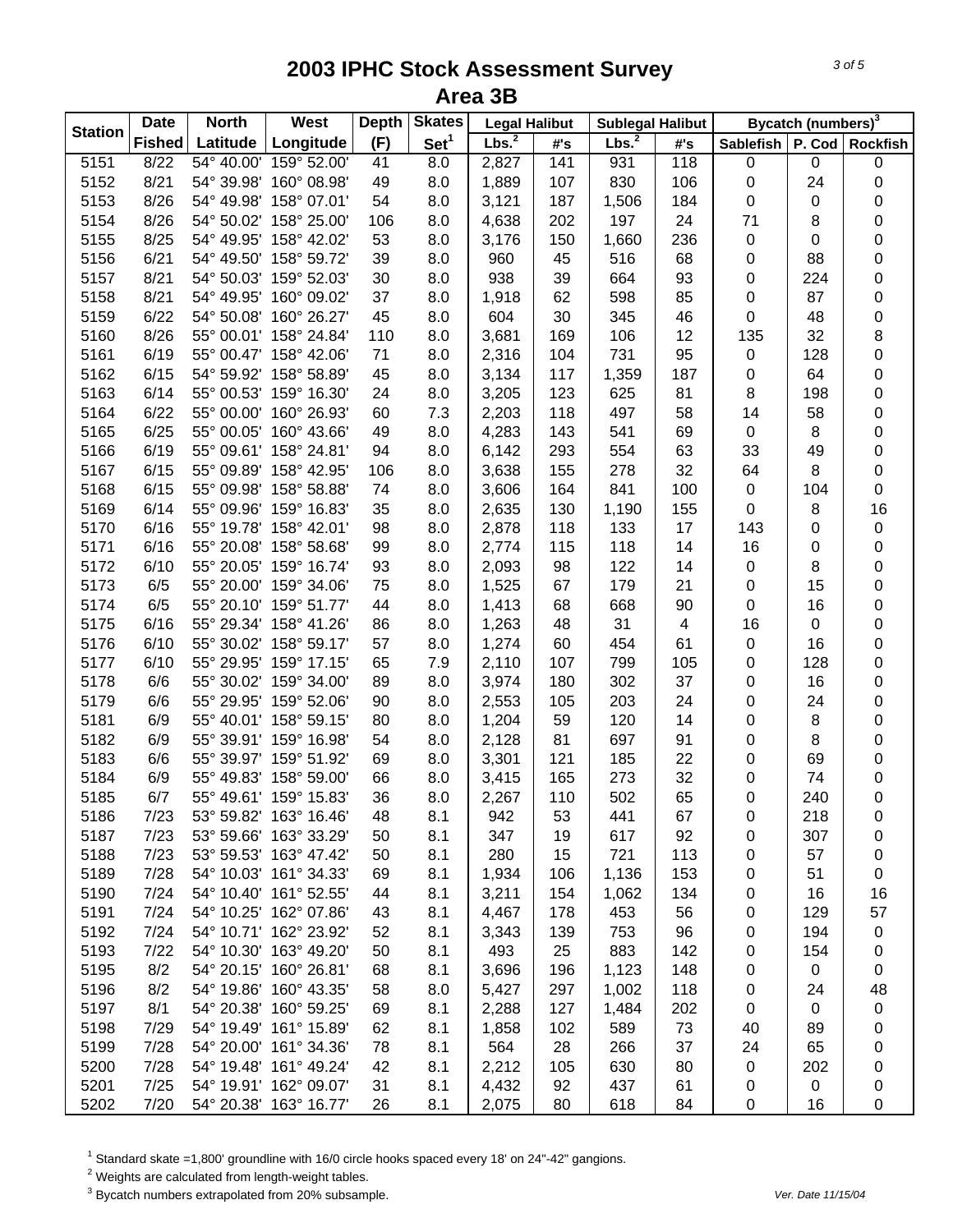| <b>Station</b> | <b>Date</b>   | <b>North</b> | West                   | <b>Depth</b> | <b>Skates</b>    | <b>Legal Halibut</b> |     | <b>Sublegal Halibut</b> |                |           | Bycatch (numbers) <sup>3</sup> |                 |
|----------------|---------------|--------------|------------------------|--------------|------------------|----------------------|-----|-------------------------|----------------|-----------|--------------------------------|-----------------|
|                | <b>Fished</b> | Latitude     | Longitude              | (F)          | Set <sup>1</sup> | Lbs. <sup>2</sup>    | #'s | Lbs. <sup>2</sup>       | #'s            | Sablefish |                                | P. Cod Rockfish |
| 5203           | 7/22          | 54° 19.73'   | 163° 34.05'            | 60           | 8.1              | 1,343                | 86  | 1,501                   | 193            | 0         | 113                            | 0               |
| 5204           | 7/22          |              | 54° 19.53' 163° 51.42' | 61           | 8.1              | 935                  | 58  | 863                     | 114            | 16        | 250                            | 0               |
| 5205           | $7/21$        |              | 54° 20.48' 164° 08.25' | 52           | 8.1              | 779                  | 53  | 1,259                   | 179            | $\pmb{0}$ | 129                            | $\mathsf 0$     |
| 5206           | 8/2           |              | 54° 29.57' 160° 25.81' | 80           | 8.1              | 2,071                | 106 | 400                     | 50             | 57        | 81                             | $\mathsf 0$     |
| 5207           | 8/1           |              | 54° 30.07' 160° 44.50' | 76           | 8.1              | 663                  | 30  | 213                     | 29             | 40        | 105                            | $\mathsf 0$     |
| 5208           | 8/1           |              | 54° 30.02' 160° 58.94' | 72           | 8.1              | 753                  | 43  | 419                     | 51             | 32        | 48                             | $\mathsf 0$     |
| 5209           | 7/29          |              | 54° 29.80' 161° 18.94' | 58           | 8.1              | 3,589                | 155 | 1,300                   | 178            | $\pmb{0}$ | 16                             | $\mathsf 0$     |
| 5210           | 7/29          |              | 54° 29.25' 161° 34.75' | 37           | 8.1              | 2,924                | 121 | 1,158                   | 162            | $\pmb{0}$ | $\pmb{0}$                      | $\mathsf 0$     |
| 5211           | 6/28          |              | 54° 30.22' 161° 52.38' | 74           | 8.0              | 1,974                | 104 | 364                     | 48             | 0         | 32                             | 0               |
| 5212           | 7/25          |              | 54° 29.94' 162° 09.86' | 76           | 8.1              | 2,158                | 98  | 687                     | 86             | 0         | 89                             | 0               |
| 5213           | 7/25          |              | 54° 29.86' 162° 25.15' | 78           | 8.1              | 3,674                | 188 | 394                     | 50             | 0         | 65                             | $\mathsf 0$     |
| 5214           | 7/20          |              | 54° 30.18' 163° 17.83' | 42           | 8.0              | 840                  | 46  | 820                     | 110            | 0         | 8                              | 0               |
| 5215           | 7/20          |              | 54° 29.69' 163° 34.75' | 55           | 8.1              | 693                  | 45  | 1,063                   | 156            | 0         | 0                              | $\mathsf 0$     |
| 5216           | 7/21          |              | 54° 29.43' 163° 53.31' | 47           | 8.1              | 1,890                | 85  | 975                     | 134            | 0         | 97                             | $\mathsf 0$     |
| 5217           | 7/21          |              | 54° 29.73' 164° 09.49' | 55           | 8.1              | 1,938                | 124 | 1,193                   | 151            | $\pmb{0}$ | 162                            | $\mathsf 0$     |
| 5218           | 7/31          |              | 54° 39.39' 160° 26.49' | 56           | 8.1              | 1,648                | 99  | 2,183                   | 284            | 0         | 0                              | 0               |
| 5219           | 7/31          |              | 54° 39.97' 160° 43.08' | 53           | 8.1              | 3,224                | 168 | 1,920                   | 256            | 0         | 0                              | 0               |
| 5220           | 7/30          |              | 54° 40.39' 161° 01.20' | 47           | 8.1              | 3,706                | 181 | 1,452                   | 193            | 0         | 0                              | 8               |
| 5221           | 7/30          |              | 54° 39.72' 161° 18.59' | 78           | 8.0              | 1,906                | 96  | 464                     | 57             | 0         | 48                             | $\mathsf 0$     |
| 5222           | 6/28          |              | 54° 39.90' 161° 34.55' | 37           | 8.0              | 2,532                | 77  | 792                     | 111            | 0         | 150                            | 16              |
| 5223           | 6/28          |              | 54° 39.87' 161° 52.59' | 39           | 8.0              | 2,977                | 100 | 725                     | 98             | 0         | 32                             | $\pmb{0}$       |
| 5224           | 7/16          |              | 54° 40.06' 162° 44.46' | 45           | 8.1              | 1,148                | 59  | 513                     | 81             | $\pmb{0}$ | 32                             | $\mathsf 0$     |
| 5225           | 7/31          |              | 54° 49.41' 160° 45.02' | 57           | 8.0              | 847                  | 50  | 1,338                   | 171            | $\pmb{0}$ | 40                             | $\mathsf 0$     |
| 5226           | 7/30          |              | 54° 49.59' 161° 00.95' | 57           | 8.1              | 1,206                | 66  | 1,244                   | 167            | $\pmb{0}$ | $\pmb{0}$                      | $\mathsf 0$     |
| 5227           | 6/27          |              | 54° 50.04' 161° 18.91' | 64           | 8.0              | 3,443                | 147 | 506                     | 69             | $\pmb{0}$ | 32                             | $\mathsf 0$     |
| 5228           | 6/27          |              | 54° 50.06' 161° 34.17' | 53           | 8.0              | 4,129                | 129 | 360                     | 49             | 16        | 64                             | 0               |
| 5229           | 7/16          |              | 54° 49.95' 162° 45.74' | 27           | 8.0              | 1,052                | 47  | 284                     | 41             | $\pmb{0}$ | 16                             | 0               |
| 5230           | 7/16          |              | 54° 49.34' 163° 03.44' | 36           | 8.2              | 1,490                | 73  | 637                     | 91             | $\pmb{0}$ | 90                             | 0               |
| 5231           | 6/25          |              | 54° 59.86' 161° 00.46' | 49           | 8.0              | 2,066                | 72  | 354                     | 47             | 0         | 16                             | 0               |
| 5232           | 6/27          |              | 54° 59.86' 161° 19.25' | 47           | 8.0              | 2,680                | 83  | 275                     | 37             | $\pmb{0}$ | 96                             | 8               |
| 5233           | 6/25          |              | 55° 09.84' 161° 01.85' | 71           | 8.0              | 2,663                | 129 | 407                     | 49             | 8         | 282                            | $\mathsf 0$     |
| 5234           | 7/11          |              | 55° 20.08' 156° 03.00' | 159          | 8.0              | 1,162                | 42  | 26                      | 3              | 246       | 0                              | 8               |
| 5235           | 7/11          |              | 55° 19.94' 156° 21.00' | 94           | 8.0              | 4,263                | 216 | 595                     | 67             | 16        | 72                             | 0               |
| 5236           | 8/2           |              | 55° 30.00' 155° 44.87' | 118          | 8.0              | 1,424                | 75  | 140                     | 17             | 190       | 24                             | 0               |
| 5237           | 8/2           |              | 55° 29.92' 156° 03.00' | 109          | 4.7              | 1,834                | 103 | 313                     | 36             | 12        | 35                             | 0               |
| 5238           | 7/11          |              | 55° 30.05' 156° 20.00' | 116          | 7.9              | 2,683                | 131 | 259                     | 28             | 143       | 101                            | 0               |
| 5239           | 8/3           |              | 55° 39.91' 155° 26.00' | 101          | 8.0              | 585                  | 34  | 249                     | 31             | 120       | 160                            | 0               |
| 5240           | 8/3           |              | 55° 40.04' 155° 44.00' | 68           | 8.0              | 2,469                | 129 | 566                     | 69             | 0         | 328                            | 0               |
| 5241           | 8/2           |              | 55° 40.02' 156° 02.01' | 124          | 8.0              | 1,623                | 81  | 66                      | $\overline{7}$ | 256       | 0                              | 0               |
| 5242           | 7/10          |              | 55° 40.05' 156° 19.00' | 139          | 8.0              | 1,993                | 99  | 141                     | 15             | 230       | 8                              | 0               |
| 5243           | 7/10          |              | 55° 39.84' 156° 37.00' | 130          | 8.0              | 2,481                | 124 | 179                     | 19             | 79        | 16                             | 0               |
| 5244           | 9/1           |              | 55° 50.06' 155° 07.01' | 65           | 8.0              | 1,500                | 56  | 403                     | 48             | 0         | 128                            | 0               |
| 5245           | 8/3           |              | 55° 49.94' 155° 25.00' | 26           | 8.0              | 1,481                | 53  | 383                     | 54             | 0         | 0                              | 0               |
| 5246           | 7/27          |              | 55° 50.00' 156° 01.00' | 55           | 8.0              | 3,616                | 170 | 566                     | 69             | 0         | 246                            | 0               |
| 5247           | 7/10          |              | 55° 50.11' 156° 19.00' | 130          | 7.9              | 1,242                | 56  | 49                      | 5              | 172       | 0                              | 0               |
| 5248           | 7/9           |              | 55° 49.88' 156° 36.00' | 123          | 6.0              | 1,692                | 95  | 108                     | 12             | 40        | 0                              | 0               |
| 5249           | 7/9           |              | 55° 49.98' 156° 54.00' | 74           | 8.0              | 3,839                | 192 | 639                     | 76             | 0         | 32                             | 0               |
| 5250           | 8/4           |              | 55° 59.91' 155° 42.00' | 25           | 8.0              | 775                  | 51  | 1,168                   | 147            | 0         | 16                             | 0               |
| 5251           | 7/27          |              | 55° 59.94' 156° 00.00' | 41           | 8.0              | 568                  | 31  | 727                     | 97             | 0         | 224                            | 0               |
| 5252           | 7/27          |              | 55° 59.88' 156° 17.99' | 115          | 8.0              | 1,797                | 78  | 48                      | $\,$ 5 $\,$    | 200       | 144                            | 0               |

 $^1$  Standard skate =1,800' groundline with 16/0 circle hooks spaced every 18' on 24"-42" gangions.<br><sup>2</sup> Weights are calculated from length-weight tables.

3 Bycatch numbers extrapolated from 20% subsample. *Ver. Date 11/15/04*